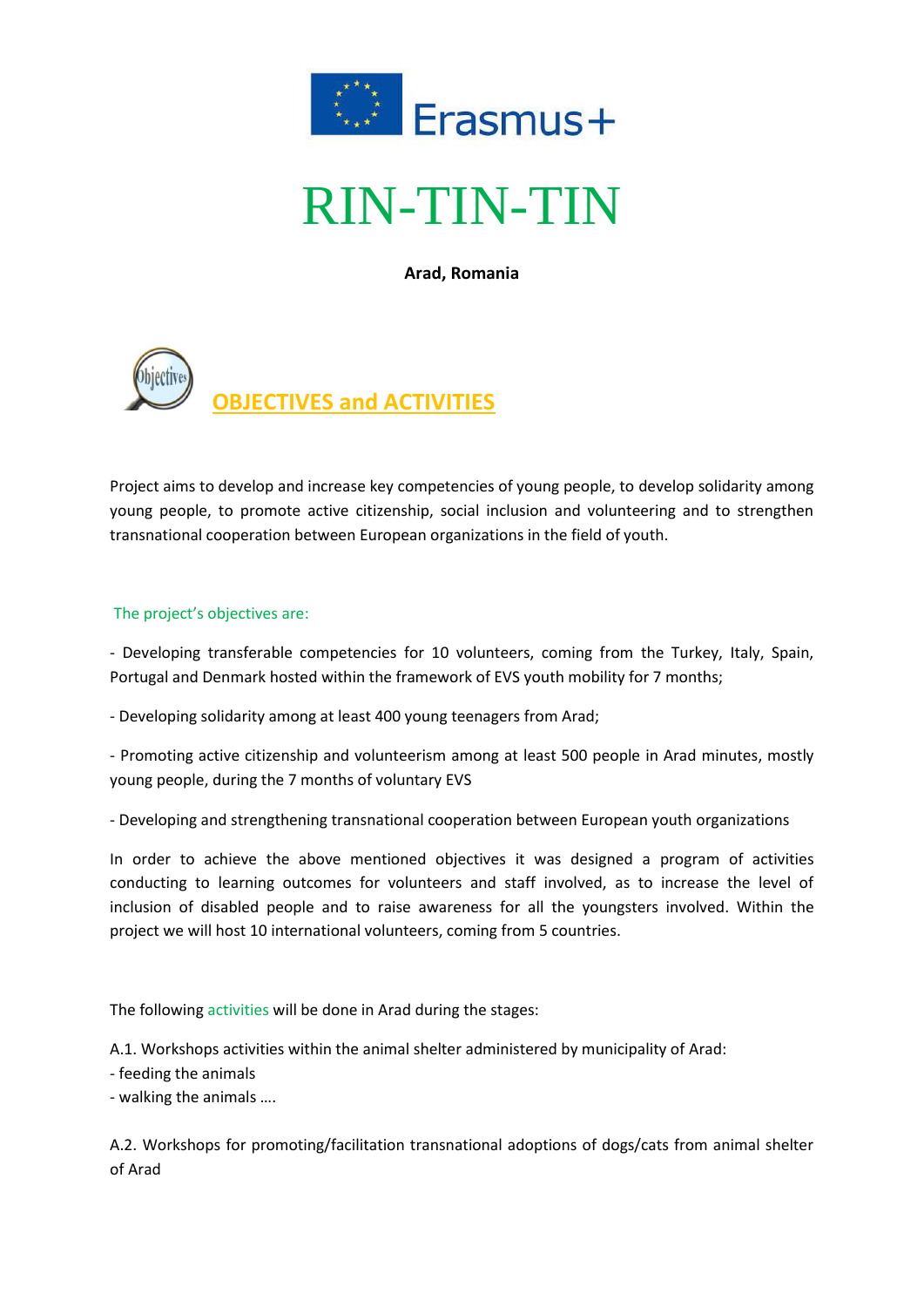

- B. "RIN-TIN-TIN" club from Educatio Association promoting the club's activities
- C. "TEEN" club Support workshops organized in Center for Minors Arad
- D. "BREATH" club Workshops to promote a healthy lifestyle in youth environment:
- E. Interact club of European languages and cultures (the states of origin of the EVS volunteers):
- F. Club of promoting Erasmus+ opportunities for the young people in Arad

When designing program activities we used non-formal education methods for your benefit and for other people involved in the activities in order to maximize the impact of the project in the life of the participants.

#### Learning Outcomes

A. Entrepreneurial competencies (through involvement in all project components)

B. Social and civic skills (involvement in all project components)

C. Competence to learn how to learn (through involvement in all project components and development of Youthpass Certificates and Europass CV)

D. Intercultural competence (through networking continue with exponents of different cultures)

E. Digital competences

F. Mathematical competence facilitated by financial conversion, resources calculation

G. Pedagogical competences (basic) by organizing and operating interactive Clubs languages and cultures in Europe:

H. Special skills.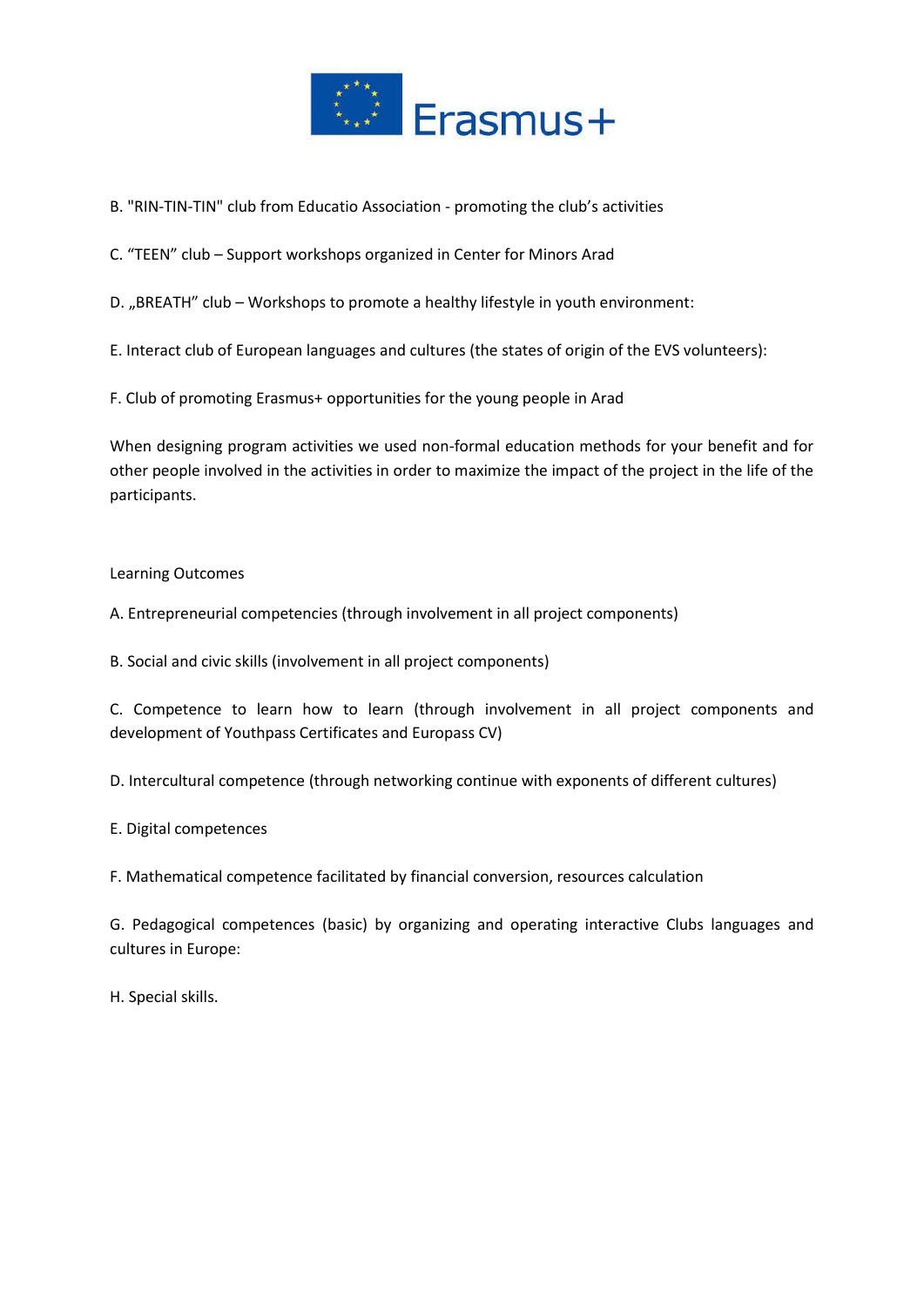



The new program consists of three different 'key actions':

- **1) Learning Mobility of Individuals, including:**
- Youth exchanges;
- European Voluntary Service;
- Training and Networking of youth workers.
- **2) Cooperation for Innovation and the Exchange of good practices, including:**
- Strategic partnerships in the field of education, training and youth;
- Capacity-building in the field of youth (cooperation with partner countries from outside Europe).
- **3) Support for policy reform, meaning:**
- Structured Dialogue.

#### **European Voluntary Service:**

- Only for organizations from program countries and neighboring countries;
- Travel costs are now funded based on the travel distance of the volunteers;

- Accreditation of EVS organizations: through new online forms, available end of January (current accreditations remain valid);

- Volunteers can get 'online linguistic support' (assessment and learning) from a European Commission online platform.

## **PROFILE OF THE VOLUNTEER:**

- Between 18-30 years old;
- Resident of the sending country;
- Interested in the theme of the project;
- Willing to participate in an non-formal intercultural experience;
- Having difficulties in choosing a career;
- Without employment options due to lack of practical experience;
- Needs experience in social actions;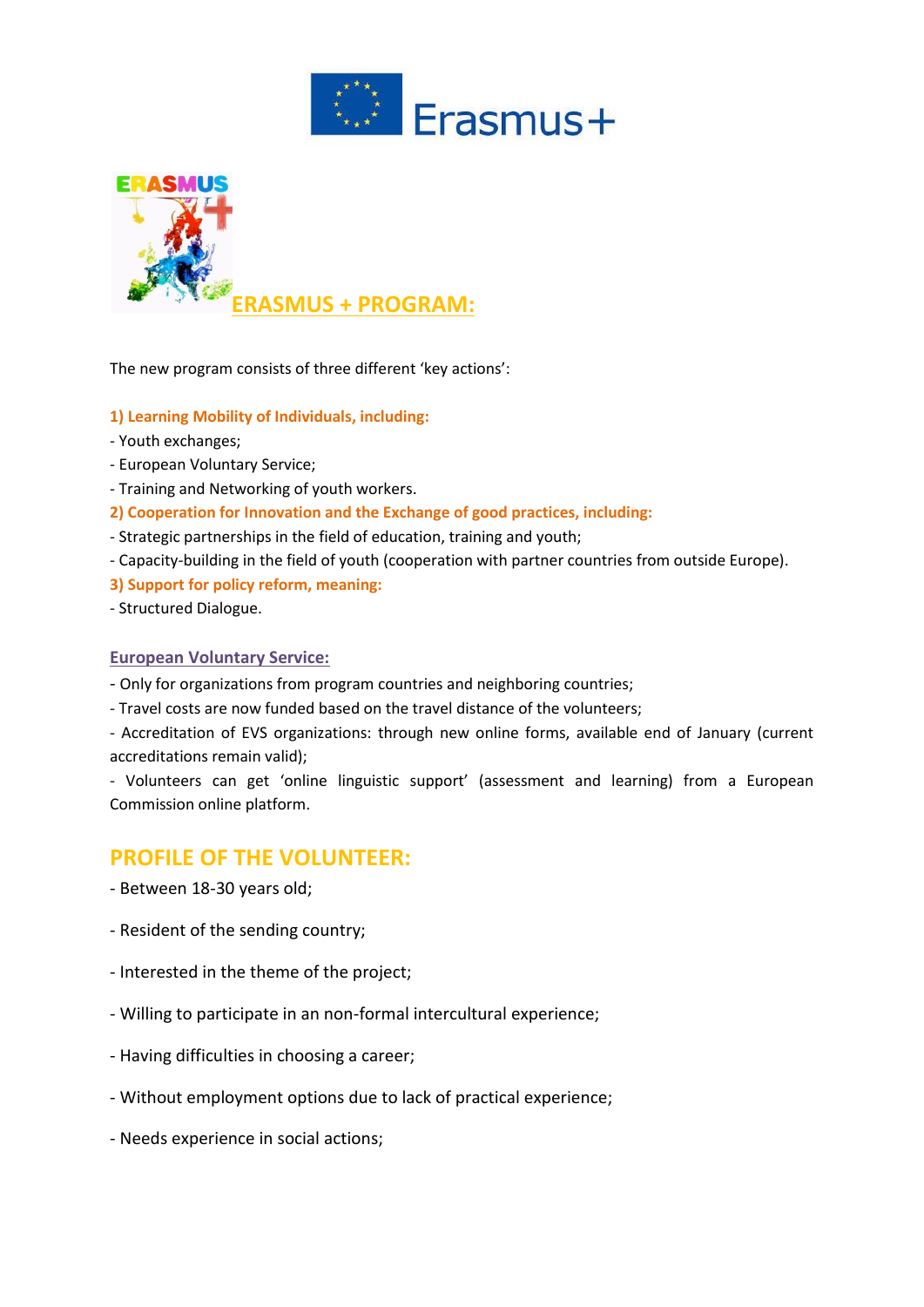

## **LOCAL COMMUNITY:**

## **Arad**





Arad is situated on the West part of Romania, 50 km far from Hungarian border, being the 13th biggest city of Romania, with around 200.000 citizens. In the past Arad was called "little Vienna" because the architecture from the center of the 2 cities were quite similar. The river that runs through the city is called Mureș.



**Accommodation** –2 persons/room, with access to a bathroom (common), a kitchen (common) and other utilities.

**Meal** – you will receive a monthly food allowance so you can arrange your own meals.

**Local Transportation** – you will receive a monthly tram ticket valid on all tram lines.

**Internet** – you will have access to internet.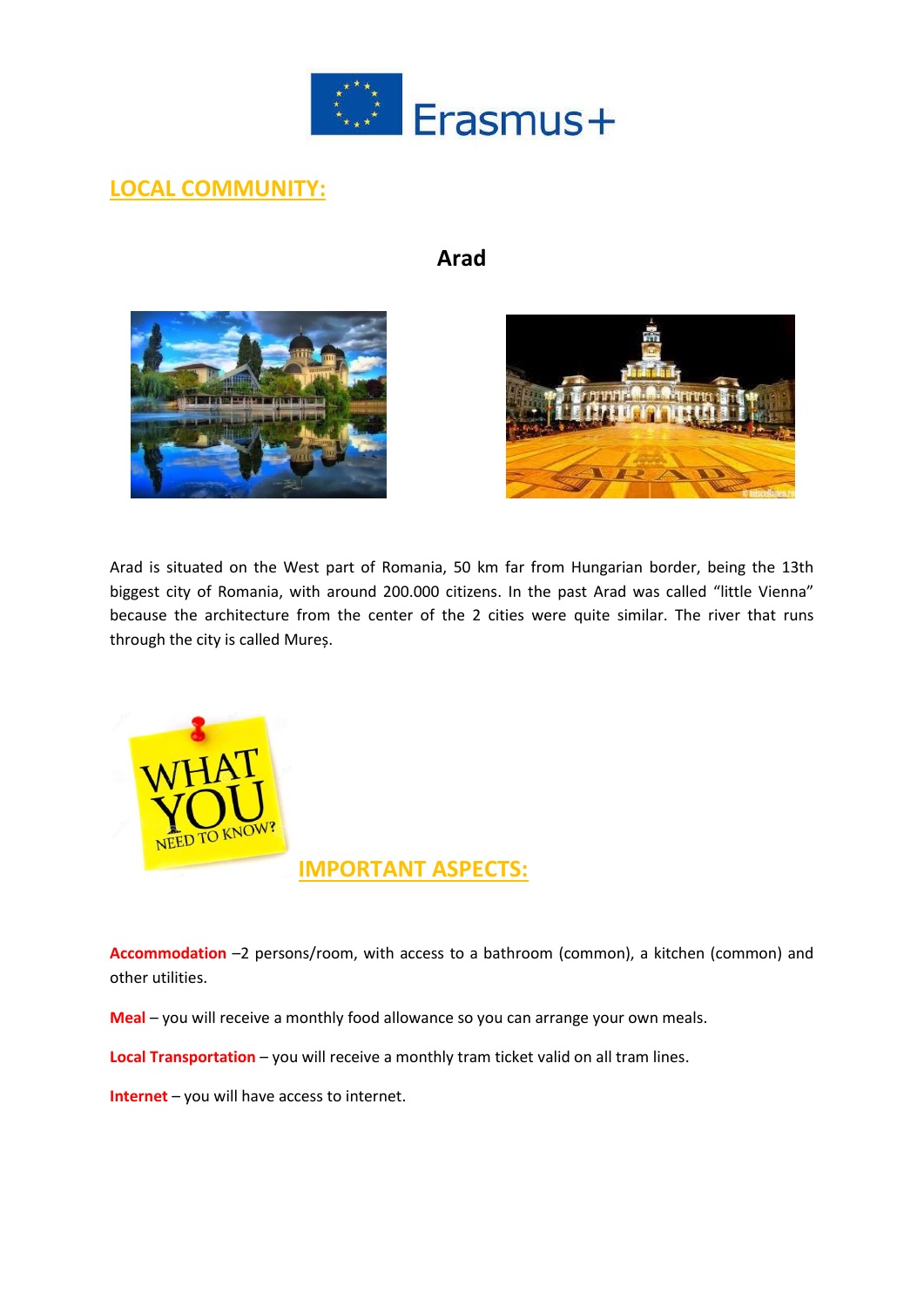



## **LUGGAGE – WHAT TO BRING:**

 It's not necessary to take a big luggage, because you will have the possibility to wash your clothes. Take whatever you consider necessary. Bring your own:

- 
- 
- Towels; example and the control of the Laptop (if you have one);
	- Hair-dryer; https://www.communitytyleu.communityleuries/inferential/entrychilduck reatment).
- Clothes Iron;



## **Your destination is the city of ARAD and you have several possibilities to get here:**

## **1. TIMIȘOARA AIRPORT**

- Situated 60 km from Arad;
- In case you arrive here a member of the association will be in the airport waiting for you and will take you to your accommodation place.

## **2. BUDAPEST AIRPORT**

- Situated 260 km from Arad;
- In case you arrive here, a driver will wait for you and take you to Arad, to your accommodation place where one of the members of the association will wait for you. The driver is from a company specialized with airport transfers, so they are professionals.

#### **3. ARAD TRAIN STATION**

- You also have the possibility to arrive to Arad by train.
- **4. ARAD BUS STATION**